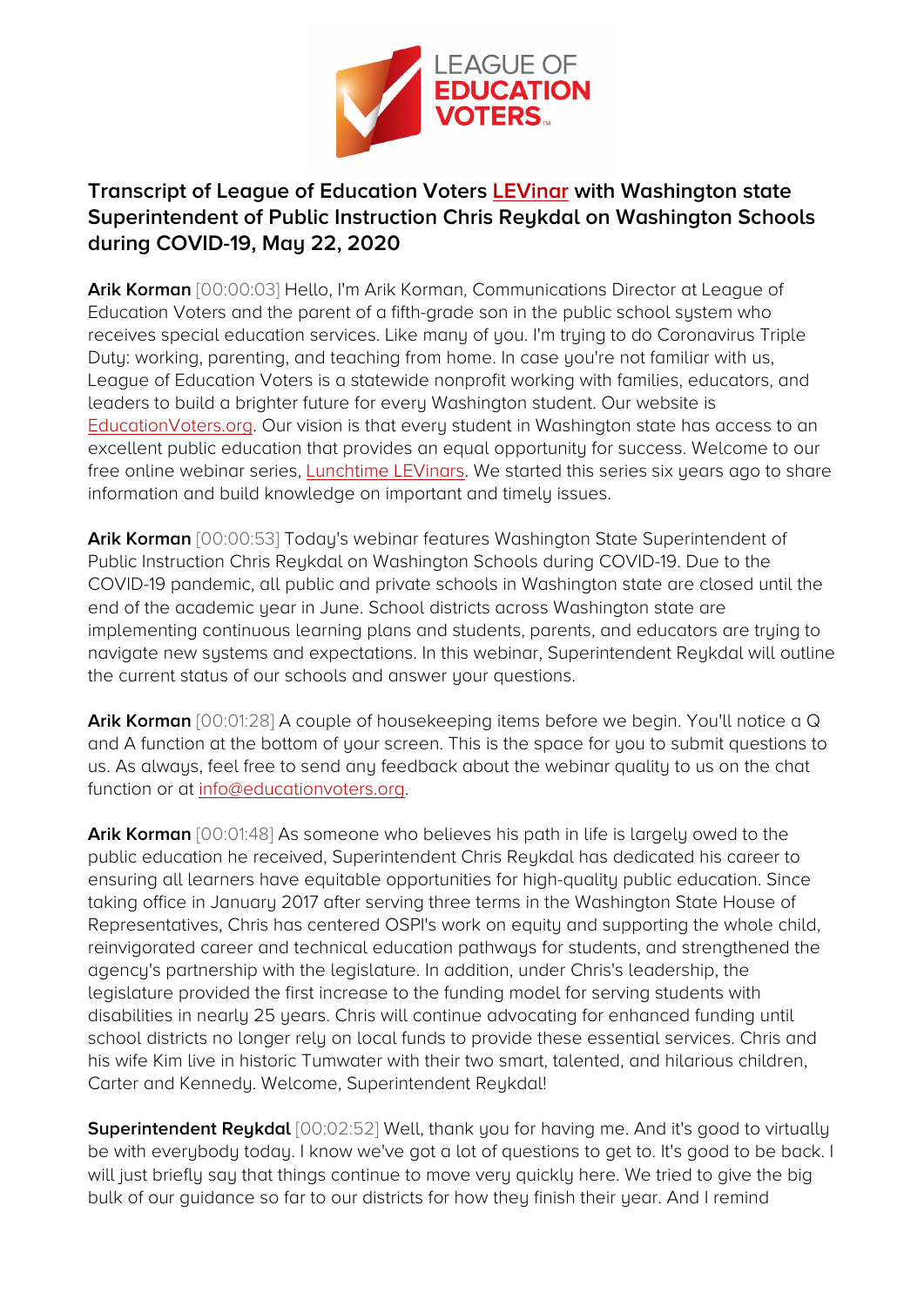everybody, of course, that all of those decisions on how to deploy and the content details, and all that most families experience are local school district decisions. So we set guidance here and framework here. So today, I know we'll focus on statewide questions and some of the bigger picture pieces that are moving forward. We're definitely working with the governor right now to understand our opportunities this summer. We think our schools will be more available this summer to finally bring back some one-on-one services and some compensatory services and some activities that our facilities are often used in. But it has to all coordinate with public health, of course, and make sure that they're safe. And then we are definitely all hands on deck for this fall trying to get our schools open in a way that is safe and healthy. But a lot of health considerations there and a lot of flexibility will be needed. Some districts will have a bigger opportunity than others, depending on where they are and the incidence of the virus and candidly, how we all perform over the next couple of months. It's all about personal hygiene, social distancing, wearing our face mask, keeping the incidents of the virus down, and keeping stress off the health care system. The better we do with that, the greater our opportunities. So that's all I've got for intro. Thanks for having me back. And let's get into those questions.

**Arik Korman** [00:04:21] All right. Great. Well, you'll notice the Q&A function at the bottom of your screen. That is the space for questions. So feel free to go ahead and input them. No question is too basic. Also, there was a question about closed captioning and unfortunately, I was unable to provide that this time. But I will be providing a written transcript of this webinar afterwards so that we'll be able to access it that way. There will be a recording that's accessible in addition to the transcript. All right. The first question I have, Superintendent Reykdal, is on reopening schools. Thank you for your care for our students across the state and for your guidance during these challenging times. Do you have a date certain that you'll know what school will look like in the fall? As a parent, it would be greatly appreciated to have as much advance notice as possible for planning my work obligations, but also helping set expectations for my second and tenth graders.

**Superintendent Reykdal** [00:05:14] Yeah, I wish I had a perfect certainty for sure. We're guided by obviously the research and the public health. We're about 14 weeks away from school starting and I want everyone to imagine what life was like 14 weeks ago. There are people who hadn't even heard of COVID-19, right? There were no significant impacts. That's how rapidly all that changed. So unfortunately, we don't know exactly. We hope to give guidance to districts by the first or second week of June. We need to give them three things. All the health requirements and those will be very strict. That's what the Department of Health leads on. The legislature needs to give us some confidence about our budgets next year. And then would OSPI delivers is a menu of opportunities for districts based on again where they are and what the local decision making is in the context of that health and those financial opportunities. So by early June, we hope to have districts in a good position to plan all summer for their fall open or their fall models. But boy, if something changes a lot over the summer, obviously the governor will take a different action.

**Arik Korman** [00:06:10] Great. OK. And here's a related question, which is, are you considering offering an exclusively online curriculum for the 2020-21 academic year for those students who wish to remain at home during this uncertain time?

**Superintendent Reukdal** [00:06:23] Well, curriculum is definitely decided by local school districts. Even when we guide it with standards here at OSPI, which is really our role, the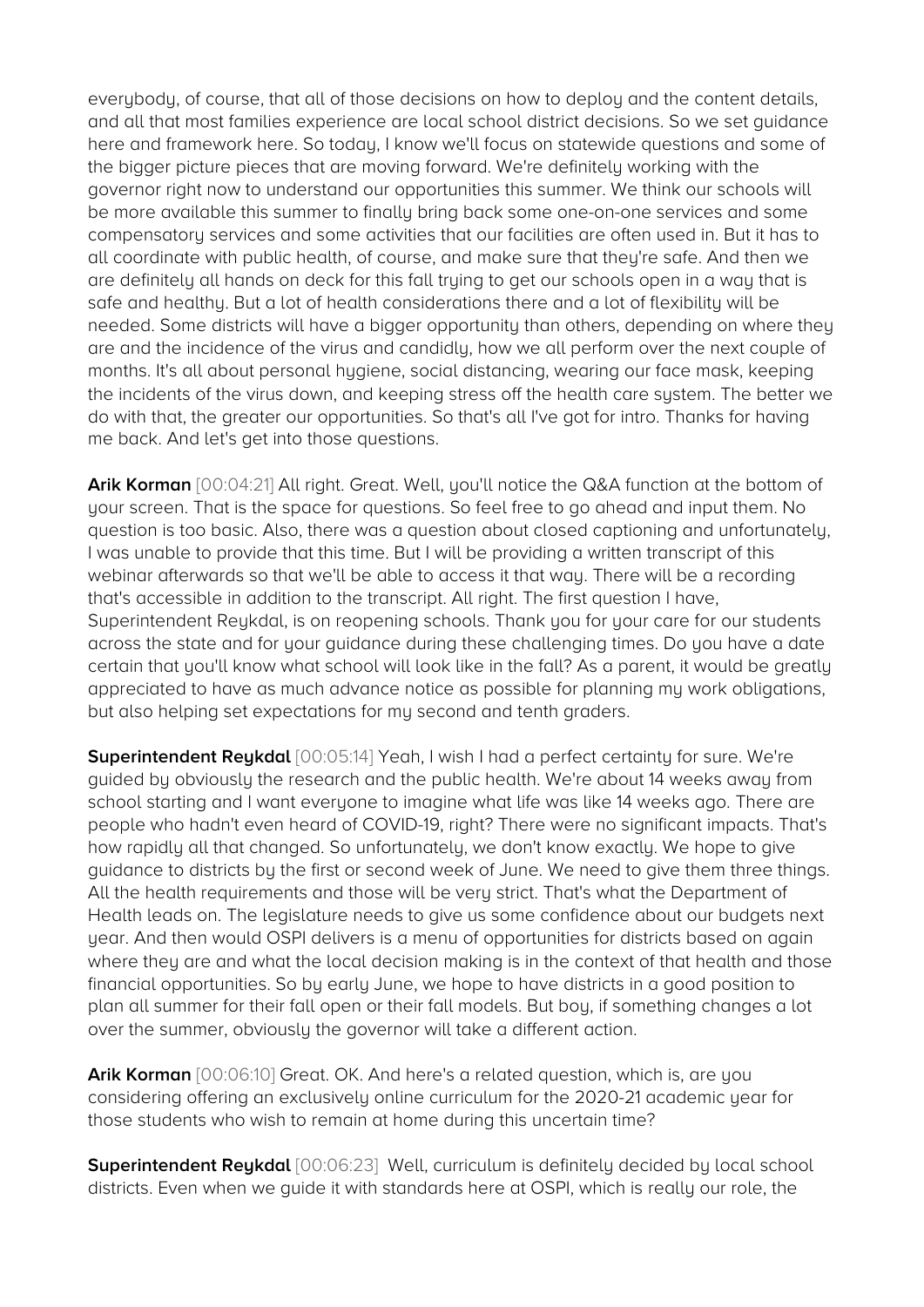curriculum itself is either built or purchased or delivered by local districts. I think you're going to see a lot of districts create really two pathways. One is a face-to-face return if they can and if it's safe and healthy, one that is at a distance, a remote model. And a lot of them will blend that together. They'll have a hybrid model where there may be a combination of those in every district will be encouraged to have a process in place in case they come back face-to-face and there's an incidence of virus and they have to close down temporarily or for longer. They need to be able to make the transition next time. We've gotten better at this. Our educators are better at it. There's a lot more sophistication out there, but it's still an enormous challenge for parents to be at home with kids, especially as the rest of the economy unlocks. So we are truly trying to figure out how to get schools open in a safe and healthy way. But everyone needs a plan B in case that can't happen. And that's what the online models are. Curriculum will be decided, however, locally.

**Arik Korman** [00:07:25] Okay, great. And here's a related question to that. What, if anything, is under discussion to assist families where parents have to return to work out of the house?

**Superintendent Reykdal** [00:07:35] Yeah, again, this is what's top of mind for all of us. We have 2 million parents out there, most of whom want to get back to work or have the opportunity to if their employers can have them. So the plan is to get us back to school. What we have to do is communicate mostly through Department of Health, if that seems to be at risk over the course of the spring here, late spring and summer, so that families can have plans in place. I would say that some of the hardest impacts of all this have been for our early childhood education providers. Anytime you send a million kids home and you send two million people out of work and at home, they made wise decisions since they were at home with their kids to try to guide learning and didn't need to pay for child care slots. And so we've got a lot of small business owners in the childcare world who will have to rebuild that opportunity. And this summer, I think they're going to get some chance to do that as a lot of parents want to go back to work and have the chance to do so. So we're all kind of in concert together. There's nothing that isn't connected to something else. And for this to work well, we need a good plan for the fall in K-12. Our teachers need to be prepared and our child care providers, in all of our communities, have to be kind of built back up to handle the capacity that they need to handle.

**Arik Korman** [00:08:44] Great. Thank you so much. So here's another question about reopening schools. Can you let us know more about the models under consideration? What would Continuous Learning 2.0 look like or what options are being discussed? What options are under discussion for hybrid, in-person, and distance learning?

**Superintendent Reykdal** [00:09:03] So this working group we put together, just by way of background, is 123-plus people and we actually have subgroups to it. We will bring in additional experts. But it's parents, students, teachers, counselors, mental health experts, school board members, elected officials, community-based groups. We've really tried to have a lot of voices there. And of course, we can't get everyone there, but they're really diving into some mechanical stuff. So like, what is transportation look like in this world and how do you run lunch lines if kids can't be in a cafeteria in as many numbers as we've had in the past? How does that work? So there's really mechanical work to be done. And then there's more higher-level policy questions. What does teaching and learning look like? What are the models? So that's really the heart of this question. On one extreme is we come back and we do it in a way that's safe and healthy and we have social distancing and maybe we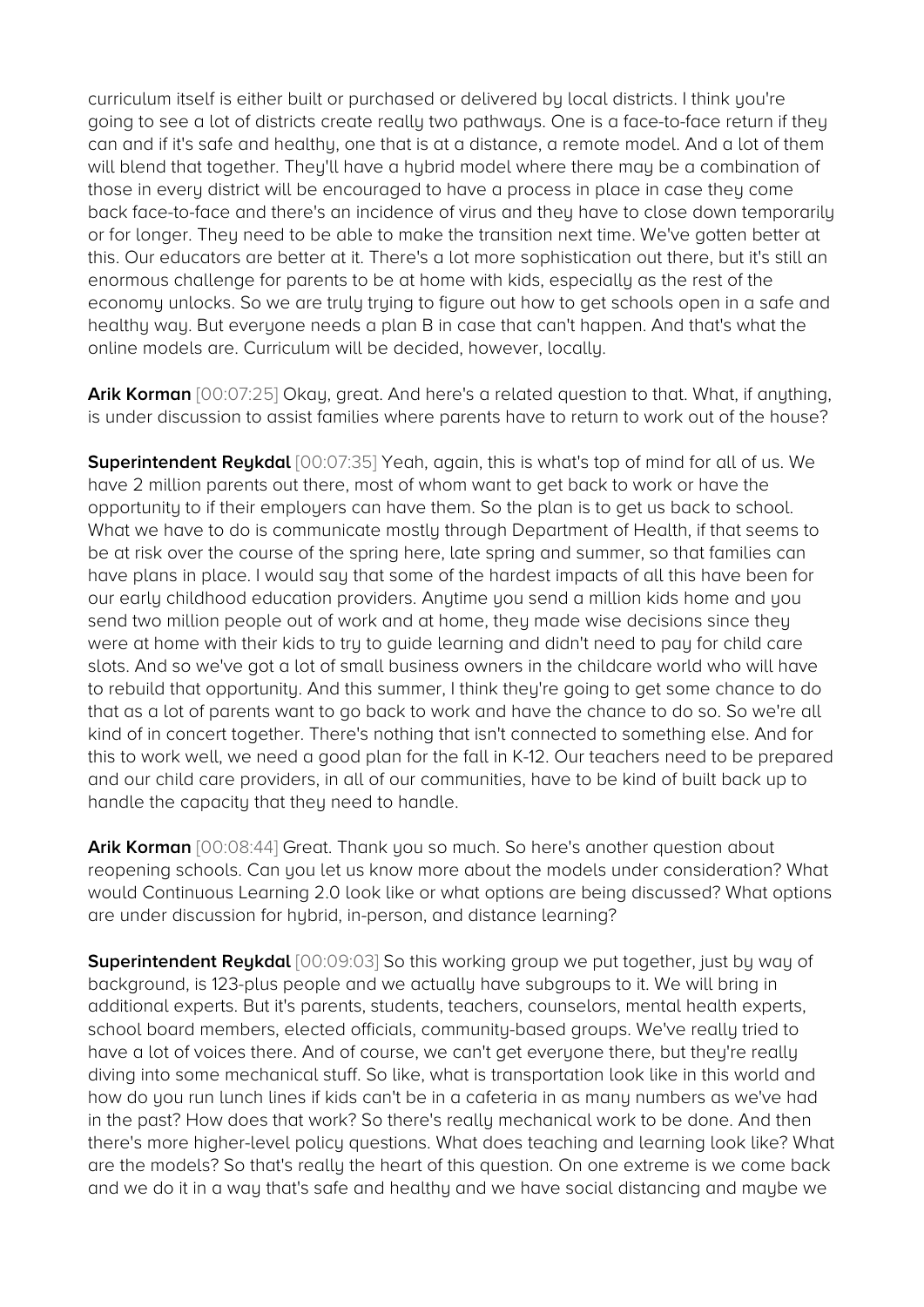have wellness checks for every kid in the morning and maybe we have PPE that's required that'll be kind of guided by health. On the other extreme, maybe it's a community that just because of the incidents of the virus, they can't move and they are on continuous learning 2.0. And what we mean by that is: let's have a better understanding of our learning management systems so that five different teachers don't have five different systems in a district. We really want districts to narrow in on a system that's consistent - a platform that works across their district. We want obviously more professional development so our teachers are prepared to do that really effectively. Obviously more hardware deployment and hotspot deployment and connectivity for families and a better understanding of how the schedule might work in a district that's continually online. So those are really two extremes. And then everything in between is kind of a hybrid of that. Maybe it's a day on, day off if we can't have, you know, all our students and our buildings at one time. Maybe it's differentiated. Elementary kids get most of the face time. High school kids get more of the online time. This is the kind of stuff the group will work through to build a menu. And then local districts will have to build a system that makes the most sense for them.

**Arik Korman** [00:10:58] All right. Thank you very much. I have a question that's about the workgroup itself, which is: with regard to the work being done to consider how to reopen schools, it seems that making a balanced decision, considering the needs of students, staff and parents would be desired. What are you doing to ensure that the parent and student voice is part of the decision-making process? How well-represented are they on the committee? And what about including groups such as black-brown, Indigenous and other persons of color, disabled and neurodivergent folks, people from LGBTQ plus, et cetera. And in general, individuals who have been historically and systemically underserved?

**Superintendent Reykdal** [00:11:39] We were really intentional to build the group with those representatives there, so we absolutely have organizations that represent LGBTQ youth, all of our commissions - Hispanic Commission, African-American affairs, Black Education Strategy Roundtable, we've got folks who represent the disability community. We were very intentional to build a group around them. Probably 30 or 40 members of that group or people of color. Parents is harder, right? We think 80-plus percent of our group are parents. Now, did they come there just with the parent voice? No. These are principals who are parents, but also PTA members. These are teachers who also parents. These are disability advocates who are parents as well. So you always take criticism when you build a group, whether it's five people or 123, that you didn't get enough in there. And I respect that. I know that that's really tough to do. But we try to grab a lot of voices and then we've made them ambassadors back to their communities. So every region of the state is represented and management, labor. And so all of that is there. It's really important to have those voices. And sometimes when we don't get it right, we kind of deputize folks to get to those communities and have a very special focus on them to bring back into our planning work. And that's what we'll do here as well.

**Arik Korman** [00:12:51] Great. Thanks. So here's a completely different question, which is about funding. Are you anticipating a cut in funding to schools? And if so, by what percentage? I'm hearing a cut of 15 percent.

**Superintendent Reykdal** [00:13:03] So let me really be clear about that 15 percent. The governor's office has issued guidance - strong recommendations - to state agencies to say, "Be prepared for the possibility of up to 15 percent cuts." These are agencies, including my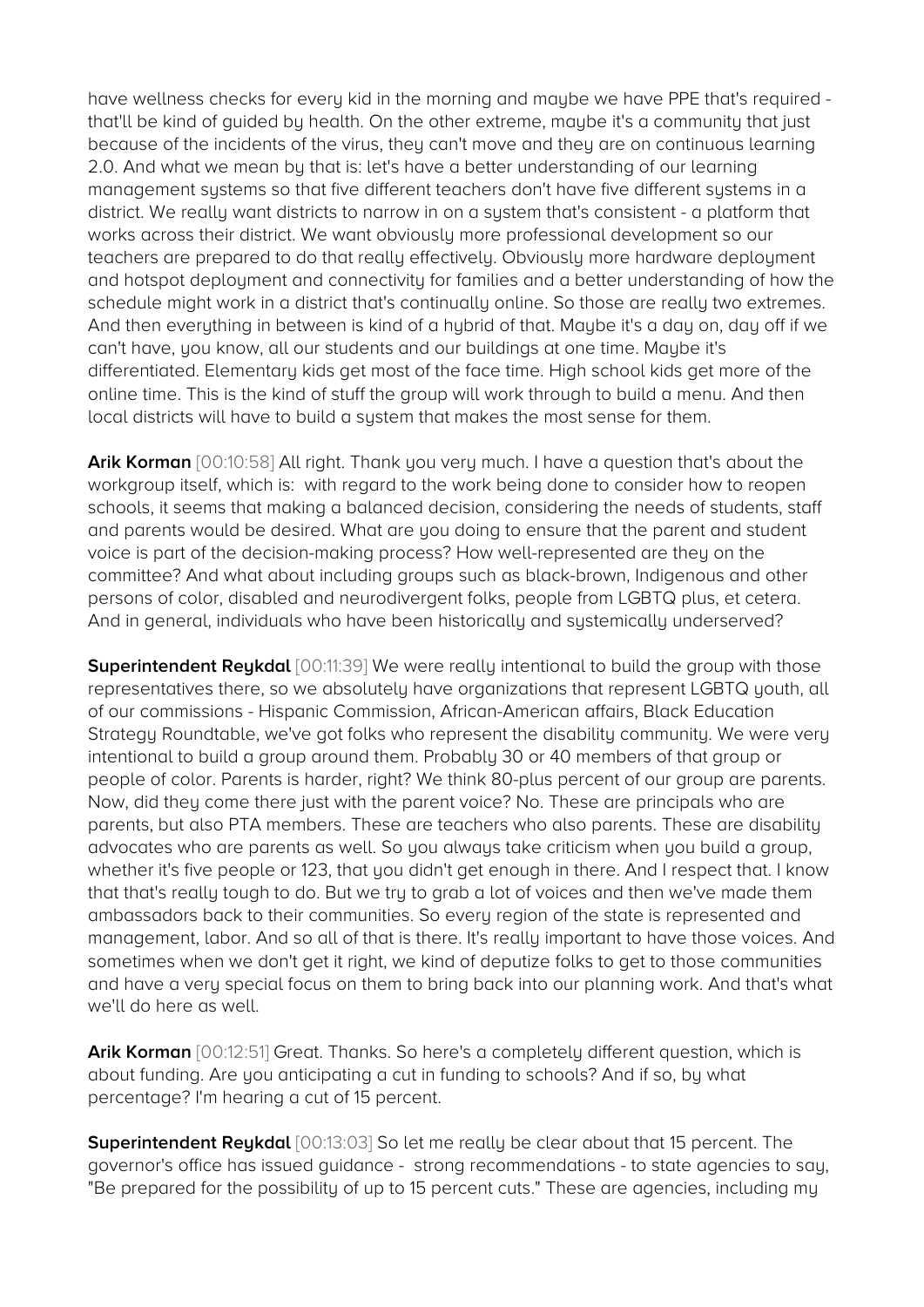own, that is not protected by basic education or some other constitutional or statutory requirement. That's very different than our schools. We think over 96 percent of the money that we apportioned to our schools is protected and we're confident that the bipartisan legislature will continue to protect those dollars. It's their paramount duty. There's a little risk, right? There's some stuff outside of education that is really essential for us that isn't quite in the box, but almost all of it is. But OSPI in particular will have a lot more risk. We'll be considered more state agency. We don't have those protected funds. And so we'll have programs that get impacted in some of our staff potentially if we can't manage those reductions appropriately. So I'm quite optimistic for this next year. After that, it gets a little more challenging. And then what I would also say, particularly to, you know, League of Education Voters viewers and followers, you are all groundbreaking in supporting levies and supporting school districts, local resources. You've also been leaders in making sure that basic education gets paid for by the state and these levies are enrichment. We're almost there. And I say almost because there are still districts who need some of these levies to fund essential services. So my biggest worry, to be honest with you, are districts that have levies up, and this is a tough time to pass a levy in some communities. These are property taxes by legal definition. And that's tough. So biggest risk not passing your levy. The state itself will be quite, quite stable. The federal money will be quite stable. And there's a chance that we get a little more additional federal help. We've gotten a little bit so far. There's talk of a lot more. I'm not counting on it, but it could be an opportunity.

**Arik Korman** [00:15:00] Got it. And here's a follow up question, which is: online learning is not cheaper. PPEs cost money and double shifts require more transportation. Are you advocating that funding comes from local levies or could it come from somewhere else?

**Superintendent Reykdal** [00:15:14] Well, this is going to be the most impossible challenge for our districts because there are definitely some aspects of service delivery. If you're faceto-face and need more PPE (personal protective equipment), there's cost. If you're at a distance, there can be more cost. And so there won't be a lot of new state money would be my guess. So definitely counting on some federal dollars to help us out here and no, not counting on local levies because there is a cap to them. There's a legal restriction now on how high they can go. A lot of districts have moved their levies to their cap. There's a little capacity for some, but there's also a huge lag in that they would vote on this year. They wouldn't be in effect until calendar year, really 2022 at this point in time. So I don't expect levies to be a big backfill at all here. It's going to come from federal emergency funds or if the legislature really makes some bold decisions, possibly some help from them. But we should expect to do this with the resources we have at this point.

**Arik Korman** [00:16:06] Great. Thank you. So here's a question about mental health. Before COVID, schools did not have the systems in place to support the mental health needs of our students. As a result, students of color and students with disabilities have been disproportionately excluded, disciplined, restrained, and isolated. Now students are experiencing significant trauma due to a variety of factors, including food and housing instability. As schools reopen, how will schools address the significant mental and behavioral health needs of students in a way that disrupts instead of strengthens the School-to-Prison Pipeline?

**Superintendent Reukdal** [00:16:40] These things certainly work together with each other, so we don't doubt for a second that the dislocation of students out of our buildings has reduced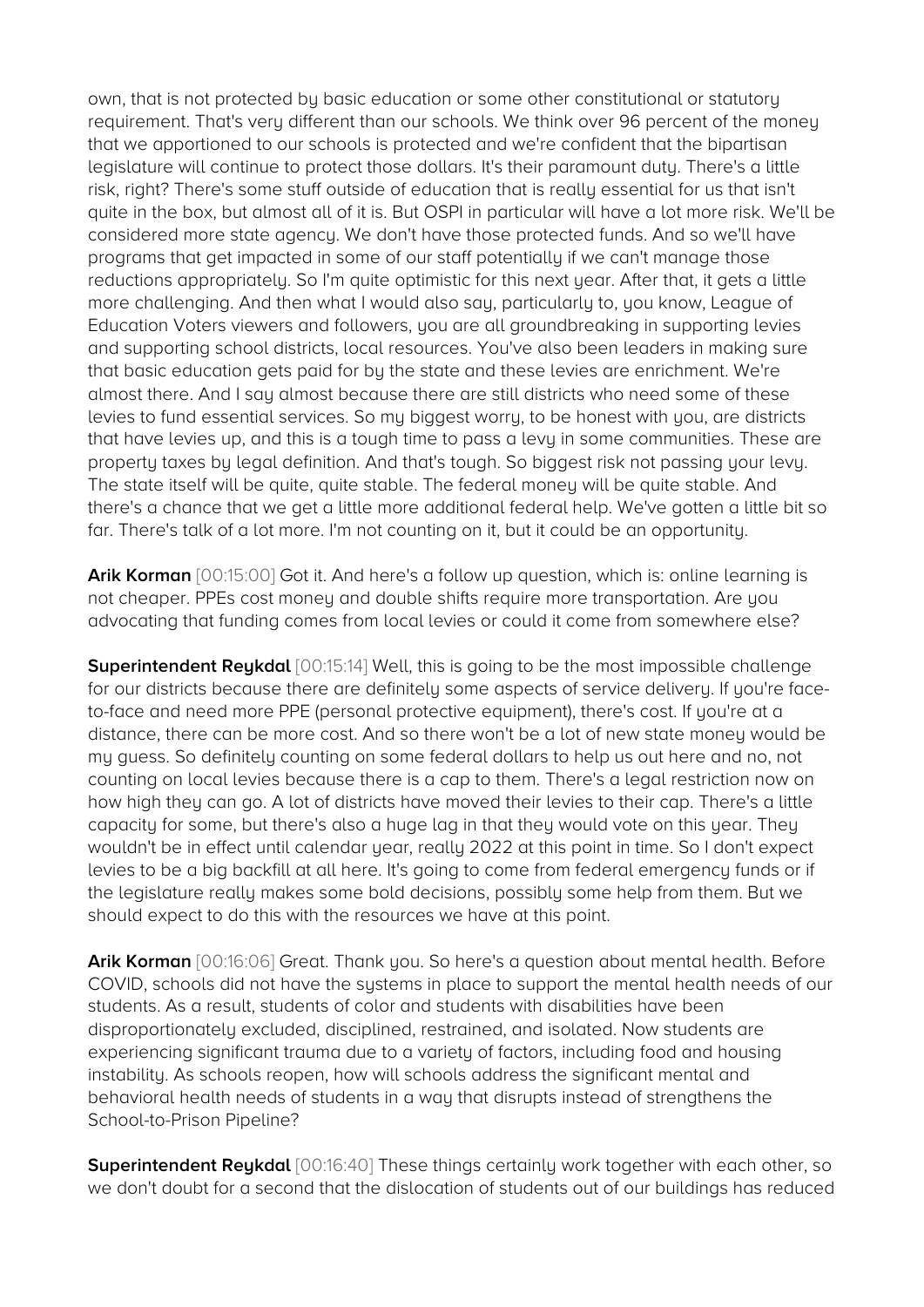the opportunity to support them. Candidly, though, there are some students that I talked to who say, hey, high school mostly, "This has been great. Like I would prefer this." There's all kinds of pressures at school. So it isn't 100 percent that students would prefer to come back to school, but most do, because that's where support systems have been built. We changed our discipline rules a year and a half ago to really focus on the fact that there was disproportionate discipline by sex and by race. Those systems were just being put in place. We've guided districts to be intentional on the return about student evaluation and student analysis around who didn't get connected. Where were your risks before and where do you think students may have struggled even more as a result of being at a distance? So that is part of our formal guidance to them. We have really good partners who help us with this, including some folks at the University of Washington who are just absolute experts in mental health. They're working on a little guide for us right now. Checklist, if you will, that districts really ought to be thinking about for their students in the return. Last thing I'll say about this is this is the direction we've been going. We rewrote the prototypical school model a year ago to start moving resources towards mental health and comprehensive supports with a lens on disproportionality getting into communities and students that needed the most. We had just got elementary counselors, for example, in bigger numbers this last year and it fell by way of the veto pen. So we are poised to move aggressively and progressively on this. But this is going to be a really tough environment for the legislature to regain the momentum that they had started.

**Arik Korman** [00:18:27] Right. Thank you so much. We'll move to graduation pathways and standards for this one. Due to fewer testing opportunities with the Smarter Balanced assessment and other exams, do you anticipate the graduation pathways requirement to change for the class of 2021 and 2022?

**Superintendent Reykdal** [00:18:45] Yeah, this is an awesome question. The legislature will ultimately decide that because they set the kind of compass. The State Board of Education definitely has a role in some of this work as well. And then we, of course, have a lot of expertise here about the content, the pathways, and how courses really meet our standards. We have a waiver in place right now for the current seniors. I think the legislature will examine that again next year, especially if a lot of districts are in an online or hybrid model. Students may not get their thousand hours or their 180 days. We're gonna have to keep making the turn to a standards-based system and not grading students based on the volume of homework they turn in. And we're gonna have to move towards competency. What do students really know and what can they demonstrate that they know instead of just, you know, how many hours did you sit in a chair and how many credits did you take? These are the ways we've built systems for 100 years and it's gonna have to transform. But I don't expect the radical change in the short term. We've got to get back to school in a healthy and safe way. And then as the legislature gets back to town this winter, we have posed some really tough questions for them to say, "Don't miss this moment and this opportunity to really rethink school and rethink what student learning is all about." The testing is another one that is actually in the control of the feds. They mandate third through eighth grade in English and math. Once in high school and three times in science. And so unless they give us another or new waiver, we're going to have some obligation on standardized testing next year. I think a lot of states are going to push back and ask for flexibility again. We will be one of those states. But there's nothing formal about that yet.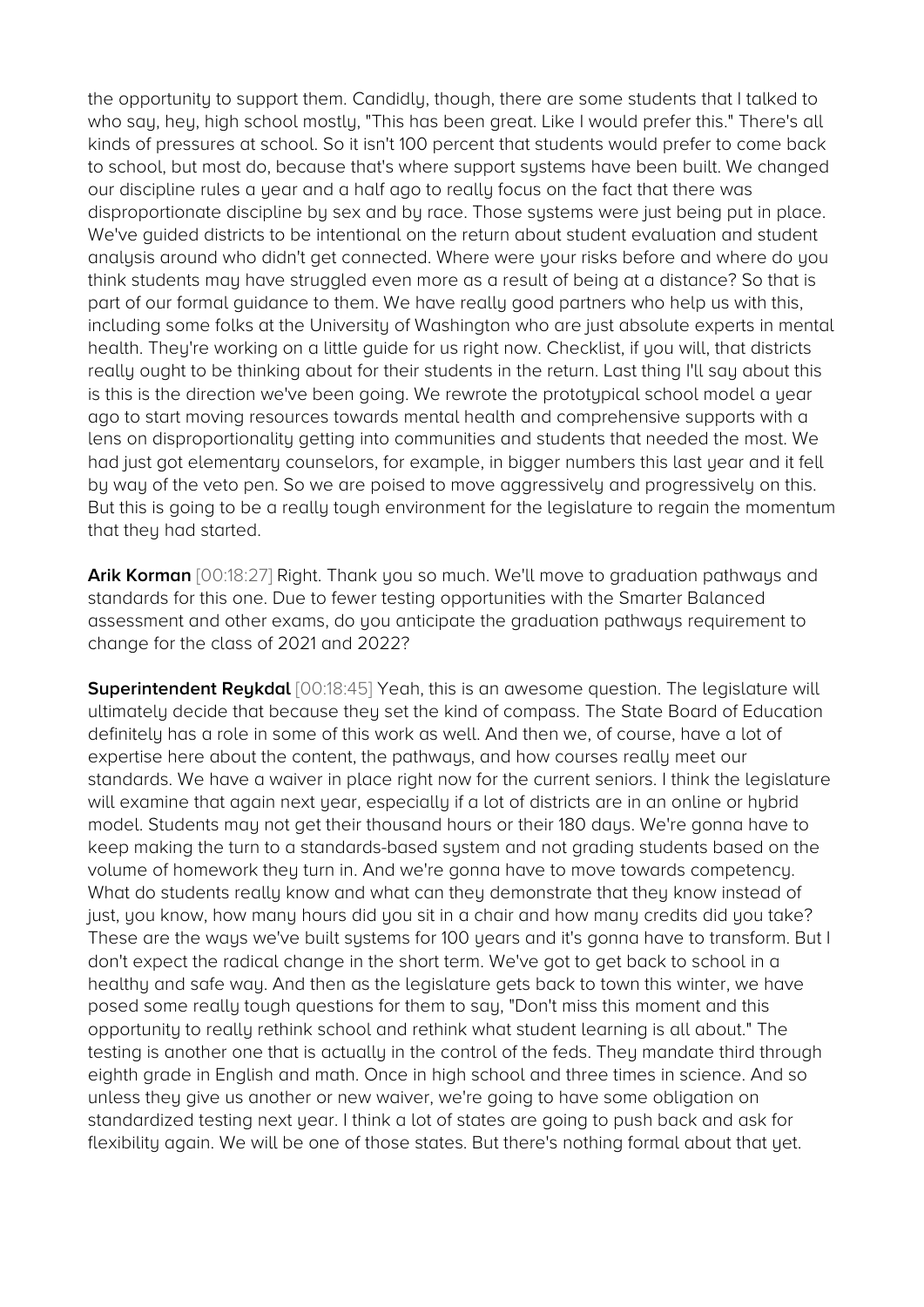Arik Korman [00:20:21] Thank you. So this is a question about year-round schools. Is it time to switch to year-round schools? Why or why not? And what are the challenges?

**Superintendent Reykdal** [00:20:31] Well, I think it's been time for a couple of decades. As you know, I've been pretty vocal about this. But I really would encourage everyone to think about it two ways. You can take the current model of supports for students and families, whether you like or don't like the 180-day requirement and a thousand structural hours. It's actually quite consistent with other countries around the world I mean, relatively speaking. What's different is the US is still jamming that all into a nine-and-a-half-month model, where everyone else is taking the same hours and the same days and they've stretched it - longer breaks in the winter, longer breaks in the spring. They might make terms where they end a term and have a two or three-week break. They avoid summer learning loss or summer melt by restructuring or balancing their current calendar. I think we have been ready for that for a very long time. There are agricultural communities, though, who really rely on their kids a lot to be in that industry so it wouldn't work everywhere. We want to give flexibility. The question I keep getting though is, is it time to add more and more days to the 180? And again, there are very few countries who do that. And I don't think there's evidence that that would necessarily be successful if you didn't give kids and educators the proper mental health breaks and the ability to disconnect. And the cost of that would be enormous. So a balanced calendar. Absolutely. It is time and nothing is in the way of districts from doing that right now. If they want to. But obviously it's a negotiation because our calendars and working conditions is a partnership between management and our local labor organizations. So they could be in earnest on that right now if they wanted to. That wouldn't require statutory change.

Arik Korman  $[00:22:03]$  Great. Thank you. I have a question here about standards. What are your suggestions for a return to standardized testing in the fall or when schools reopen, specifically iReady and the MAP test? Can you suggest that formative evaluation by teachers would be less time-consuming and perhaps more informative and caring and personal?

**Superintendent Reykdal** [00:22:24] The answer for me is yes. And I do think we have another wave of testing discussions coming in the United States, not just in the state of Washington. So formative assessment for those you who are sort of in this world is really, you know, you're assessing learning in real-time so that you can respond with teaching supports, education supports, versus summative assessments where you're testing sort of for final knowing - generally associated with accountability to the feds or the state governments. We spend in this state alone an extraordinary amount of money on sort of that summative standardized tests. We do it because the feds mandate it in part and we do obviously want to know how the system is performing. I think there's a better way. I think we should trust teachers to create assessments that make sense for them. Formative assessments along the way let those accumulate towards an understanding of what students know and can be able to demonstrate. And then I really am a fan of the National Assessment of Educational Progress, called NAEP. It's a sampling methodology. It is a fraction of the costs nationally and is a fraction of the time. And it's a common assessment among the 50 states. So it's the only thing that tells us how Washington is actually doing relative to other states. And it doesn't slam every kid with hours and hours of tests every year. And it's really reliable. So I will personally be advocating for ultimately a total abandonment of the testing regime of the feds. Third through eighth grade every year, three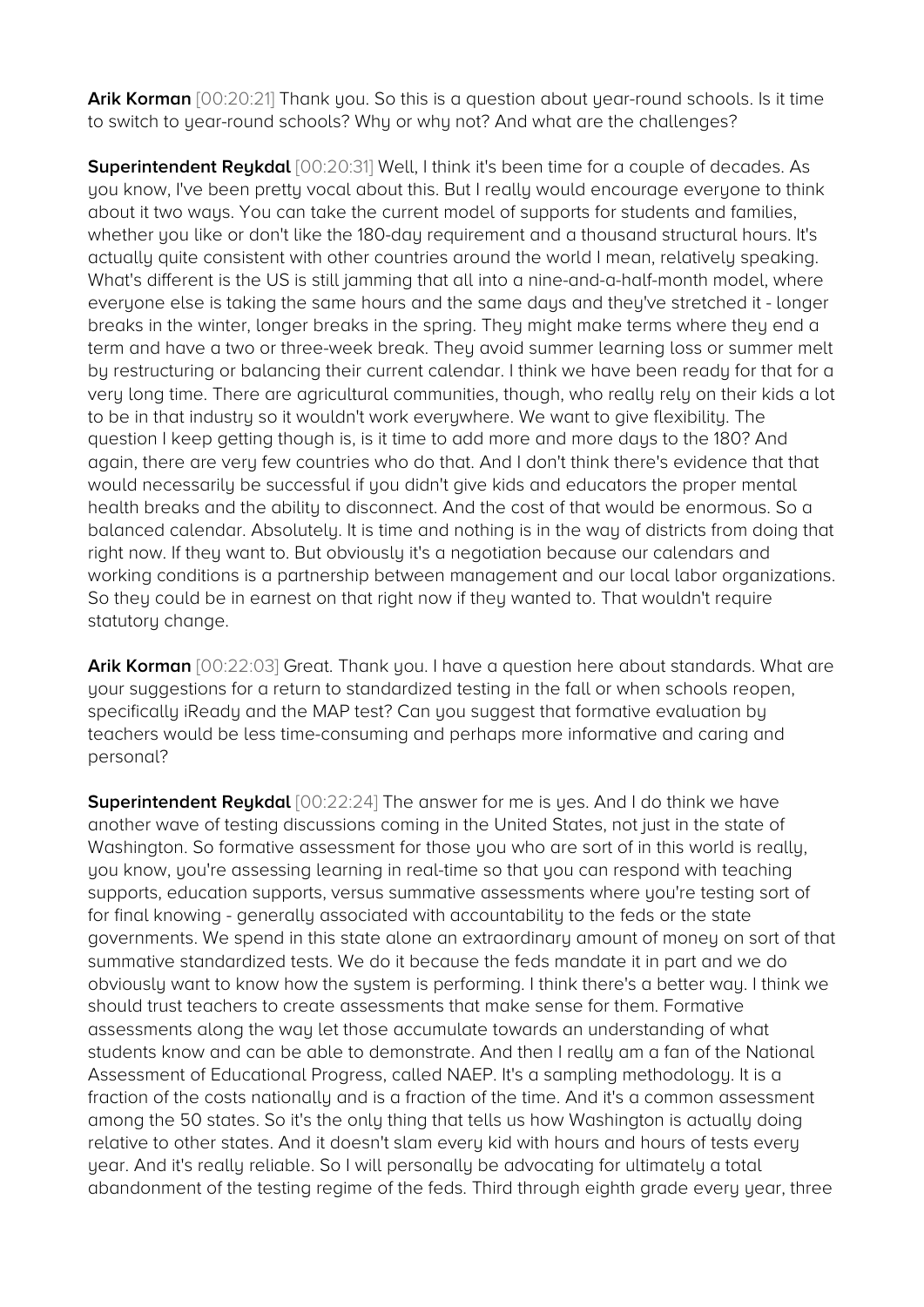subjects kind of approach, and moving to a sample methodology for system and state accountability. And then obviously, though, we need formative assessment along the way that's meaningful and understandable so that families and kids understand how they're doing and how they're learning and growing. That's a better model to me. It has been forever. I know not everyone agrees with me, but we've been moving to pathways and really recognizing the importance of our educators because the standardized testing regime has been a very expensive endeavor. And I would argue the testing itself didn't deliver results for us. It did focus us around standards. And that's been the real positive part about it. But the testing itself is not - there's not a value add relative to the hundreds and hundreds of millions of dollars that we spend on it nationally.

**Arik Korman** [00:24:33] OK. Thank you very much. Here's a question, and there might be a couple here, about special education. What do you envision for the special ed population and how this could look in the fall? They are the population most needing face-to-face instruction. And how will you ensure that students who require special ed services will receive the education they need to meet state standards?

**Superintendent Reykdal** [00:24:55] Yeah, this has been one of those persistent conversations through the start of this and even before COVID-19. I mean, this is where this state has come to understand that even after investing significantly more in the last couple of years, we have to change our approach to supporting students with disabilities and the way we approach IEPs and support services. This event exacerbated it. So we've asked districts to document, document, document, deliver what you can, be effective as you can, but be clear that some services are not going well and can't be delivered well in a twodimensional flat screen. We think this summer will be an opportunity to reengage students in some places where that makes sense, to get them compensatory services and to really rebuild our understanding of their needs for the fall. We're about ready to issue guidance to districts on the limited federal money we've gotten so far to tell them that really our first priority is OSPI is they prioritize those Easter dollars, we call them - these recovery dollars. We want them to focus on populations that we know were disproportionately impacted during all this. Our students with disabilities, our English language learners, our students who really were completely disconnected due to the technology issues. Then there are others. So we've focused policy on it. We've put additional money on it. We've guided districts to focus on those gaps. And then the best thing we can do is, again, within safety protocols, get our schools opened up where all those wraparound supports have been built and developed for a very long time.

**Arik Korman** [00:26:20] Great. Thank you very much. Here's a question about teacher contracts, or at least teacher workforce. If we know that we can't go back to school five days a week in the fall, can OSPI recommend that districts divert transportation budget resources to increasing tutors for more one-on-one time for students or provide more professional development for educators to strengthen their online teaching skills?

**Superintendent Reykdal** [00:26:44] Oh, this is a more complicated question than folks realize. It may not be the case at all that there's any savings in transportation. If today you can put 50 kids on a bus and somehow health guidelines come along and say you can only put twenty or twenty-five kids on a bus, you're either running double shifts for your buses or you're only going to school every other day, for example, in some scenarios. In which case there's absolutely no savings, you're still running your bus routes, you're burning up fuel and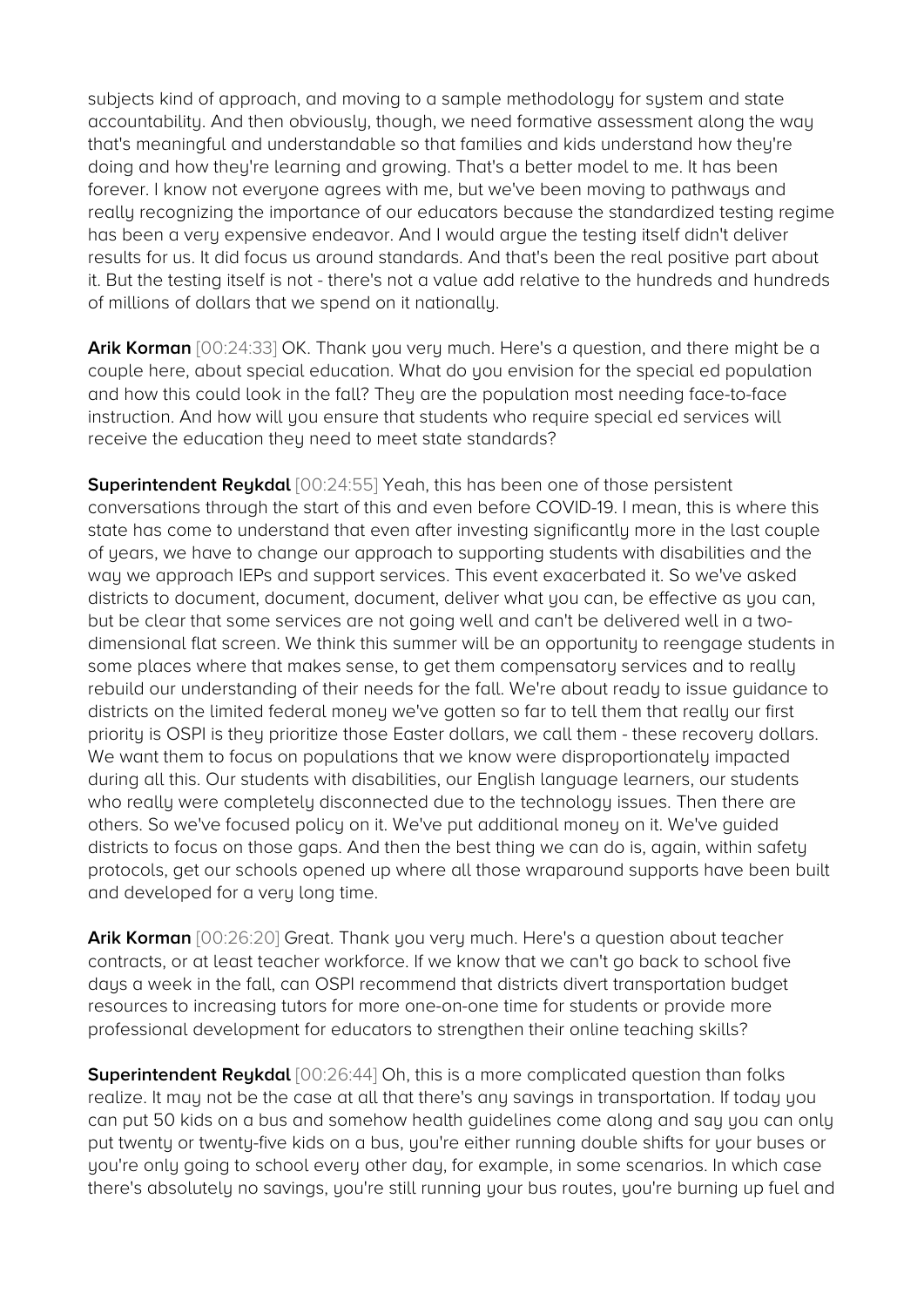all that. So there are a lot of people who want to point to another place in the system to say, "Let's get some savings there and bring it over here." We have a hard time finding where those are right now. If, in fact, you believe in sort of the positive civil right of kids to get to school, to learn at school, and to get access to learning, there's very few places to thin it out. The larger and powerful question, I think in it is, you know, we do have to keep focusing on professional development. If this model is continuing to be one we have to rely on in whole or in part or at least in certain geographies, we have to think pretty seriously about that. So if we can't transport kids at all, for example, then there may be opportunities to make those shifts. And it will be an allowable opportunity if the legislature gives us a little help. And I say that because sometimes the legislature gives us buckets of money and say you can only spend on that thing. Well, that thing isn't functional right now. Are you sure we can't spend it over here to get a better outcome? And that's the kind of flexibility we're gonna have to work on with our legislators. But given the opportunity, districts will make those shifts. They will transition those dollars to better uses and better opportunities. And they're pretty darn good at that if they get the flexibility to do that. So I wish I had all the answers, but sometimes and most of the time, it's actually not up to me. I broker policy solutions with the legislature on behalf of the system. And this is one where I need flexibility with those dollars. Right now, we don't have all those flexibilities.

**Arik Korman** [00:28:40] Thank you very much. Superintendent, what is your time constraint look like? Do you need to leave right at one or could you stay a few extra minutes?

**Superintendent Reykdal** [00:28:47] Let's hang out through a couple more questions here, especially if there's some content area we really haven't covered at all.

**Arik Korman** [00:28:53] Okay, well, here's one. This is about sports and physical education, which is: how do you foresee P.E. classes looking as we move into next year? What are some possible limitations, and what would fall sports look like?

**Superintendent Reykdal** [00:29:06] Boy, we get this question a lot. I joke, but only like halfseriously - everyone's a cross country runner in P.E. this next year, right? Keep 'em about six feet apart and tell 'em to go a different direction and keep some distance. I'm kidding about that. So what's becoming very clear about the virus is it's a droplet function. Like most viruses, this is transmitted by droplets. You've got to keep space and distance. You want to be protected and you don't want individuals in close contact. That reduces risk. So there are some things we will not be able to do - putting kids in tight spaces in our cafeterias that are, you know, half-cafeterias, half-gymnasiums. We'll probably have far less opportunity. On things that go on outdoors, we'll have a greater opportunity, but probably not playground equipment in some places because they're touching all the time, right? And so this is what we're learning from other states and other countries. They have brought back some physical education and some sports, but they've tried to figure out a way to do that in which they are mostly outdoors. They are very well spaced. So, you know, soccer - pretty cool. You're really in a big space. You're 11 athletes. But your goal in soccer is often to maintain space. Your goal in football is to make contact. So football is a different environment, right? And 50, 75, 100 kids packed together in their gear on the sideline - that might have to look differently. And if we can get back and do some sports this fall, it may be that as parents, we're not shoulder-to-shoulder with each other, you know, in grandstands Friday night under lights. And so all of this is part of that really hard everyday kind of working through the issues, trying to get schools open to be effective and healthy and safe, including sports.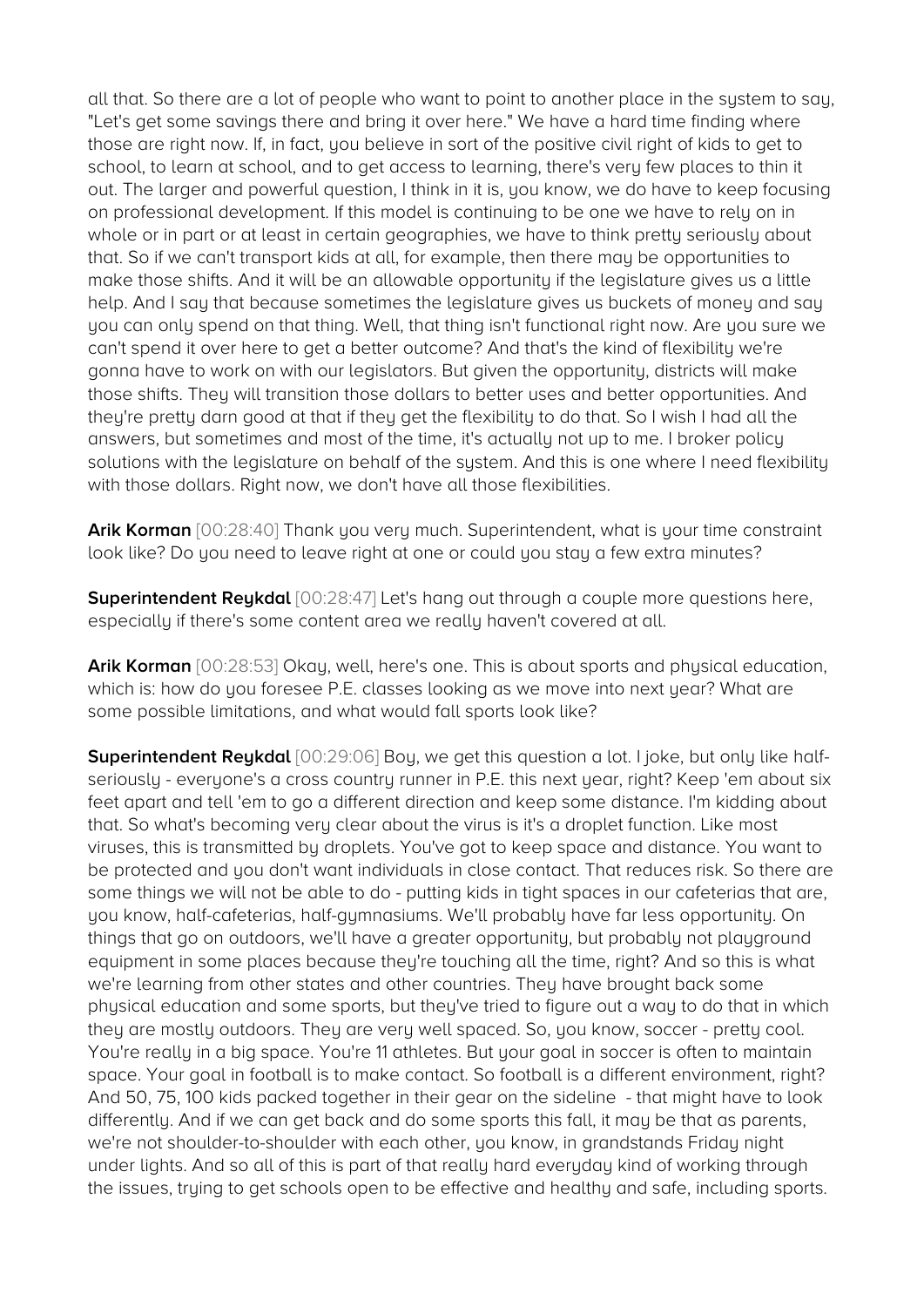But we've got to do it within health guidelines. So expect it to be different, but expect some opportunities.

Arik Korman [00:30:51] Great. Thank you. Here's a question about technology access. There's a chance that students will still be at home in September. Are you working with other officials at the state level to ensure that all students have access to the Internet?

**Superintendent Reykdal** [00:31:04] Yeah, we've got a lot of great partnerships. The Department of Commerce and their broadband office has been a real leader with the legislature in deploying these hotspots you may have read about around the state. It's not ideal. So these aren't broadcasting into homes for connectivity. But they're locations libraries and schools and other places in a community where a student who just has no connection can get brought there or can drive up to it themselves if they have that. And they get connection, they can meet the teacher, they can get online for a class, they can upload assignments and download. It's a solution and it's narrow, but it's important. The other thing we're doing is trying to build partnerships with our private sector partners, where I use federal dollars to purchase in-home high connection for free and reduced-price lunch families who have the ability to connect but haven't been able to afford it. We want to do that for a year. We want to purchase that service for an entire year for them, where the companies will provide the first couple of months for free and I'll use federal emergency dollars to do the rest. So we really are trying to build partnerships as best we can. It will require the legislature, though, as I keep referring to, to then make hard decisions after that year. Technology needs to be a basic education right. It's not a luxury. It's not a convenience. It shouldn't be a function of who can pass a tech levy. It's essential to learning and essential to student development. And this is as maybe our collective next big passion, right? All of us together, 7 million strong making connectivity really a public interest, a public utility, possibly. Certainly a public basic ed right. And we're going to build it out this year as much as we can. And then we need the legislature to really make a big policy push on this.

**Arik Korman** [00:32:43] Great. Thank you very much. I've got one last question for you. And I want to say, by the way, I've been watching the chat and it's been very robust. And I want to let everyone who has been chatting - I want to let you know that I'll be sending a transcript of what's been going on in the chat to the superintendent's office. So, Superintendent Reykdal, you'll get to see what people have been saying. The last question about school reopening is: is there any possibility that Washington state may follow what's happening in California, which just announced that it will be up to local districts to decide when and how to reopen?

**Superintendent Reykdal** [00:33:17] So there is a possibility and the way I keep describing it, is the health officials will really be - there'll be a floor right for us. There's some things we will have to do and we can't go below it. And maybe a ceiling, they'll tell us some things that won't be allowed. But all the space in between is going to be up to our districts and they already control their calendars. So their start times are already up to them. And as I said, and I know it's not really an experience people have in our state, but theoretically, you could be a school district that decides to start in October and finish in August if you want to. You could take two months off in the middle of winter if you're a school district. That calendar is locally determined, it's locally bargained. And so there's a lot of potential out there to get creative with calendars. We won't dictate any of that stuff for sure. We'll give districts what the options are, what the blended models might look like in sports, within the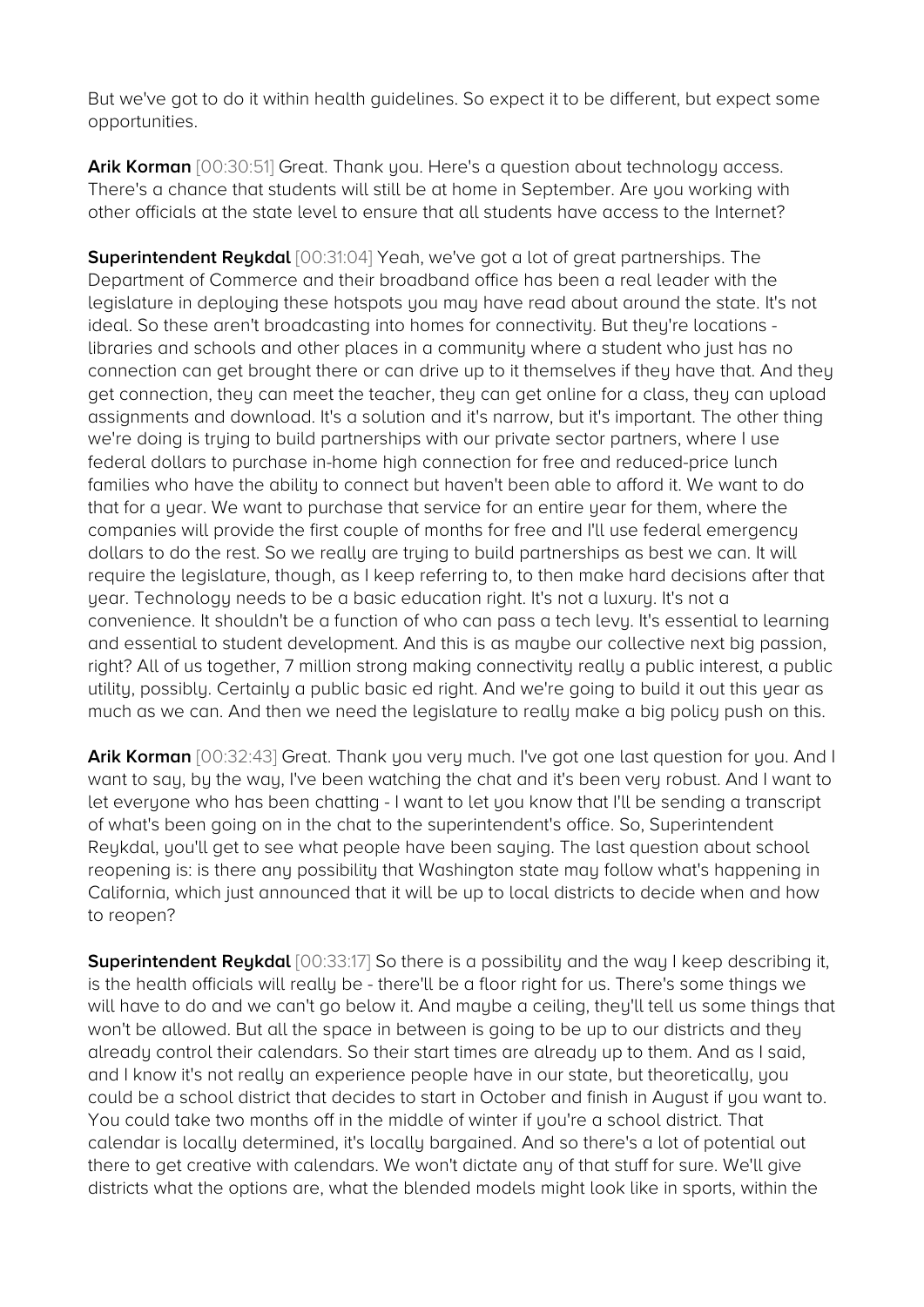context of the Department of Health giving us those guidelines. So California also says a lot of things, and because they're really structured differently. Interestingly, their county governments - they have county superintendents, if you will, with quite a bit of authority over their local superintendents. And we just aren't structured that way at all. Our power in this state is very much about our locally elected school boards, and it really works well for us. And I don't see us getting away from that.

**Arik Korman** [00:34:36] Well, thank you so much, Superintendent Reykdal, and thank you for all you do to support our students and our educators and our parents in Washington state. And thank you to all of you for participating and submitting questions. We had more than four hundred questions submitted during this time, and I apologize to everyone whose question was not answered. If your question wasn't answered, Superintendent Reykdal, how should people contact you?

**Superintendent Reykdal** [00:35:03] Well, as you might imagine, with 7 million Washingtonians, you know, 3 1/2 million grandparents, two million parents and a million students, we can't answer seven million questions. So we do have a superintendent inbox and we get to as many of those as we can. Having them come through your organization when this is how they found the conversation is really helpful because you and our educational service district partners have been able to consolidate a lot of duplicative questions and say, "Hey, we really need an answer on this thing" and we can start talking to folks who have a similar question. So coming through you is a really powerful way to do it. They come straight to us on our website (www.k12.wa.us). Our e-mail is right there on the front page. And we're happy to answer as many as we can get to with our limited staff and time, but we're going to get to all the big ones. That's the thing that's important to remember, is there's a process to get to all the big stuff for sure. It just may not be the detailed questions. Right now, the good news is: whatever we do here is guidance and framework, and our local districts are really the place where the magic happens. And I always encourage folks, if you really want to understand how schools work, get to your school board meetings. Right now, they're at a distance. But this is where the vast bulk of the decisions are that directly impact students and families. So thanks, everybody.

**Arik Korman** [00:36:14] Great. Thank you, Superintendent Reykdal. I appreciate all that you do. I know you gotta jet, so feel free to go ahead and move on to whatever you need to do and I'll close out the LEVinar. Again, thank you for everything. League of Education Voters has gathered resources available in communities across Washington state to help us get through this difficult time. Everything from meal services, distance learning resources, school guidance from OSPI, college and scholarship supports, and mental health supports. Also Internet and technology resources, childcare and employment resources. You'll find our COVID-19 Resources page on our website, EducationVoters.org.

**Arik Korman** [00:36:52] Our next LEVinar is on [Wednesday, June 3rd.](https://zoom.us/webinar/register/WN_7fqYh8e5RQGHvbQNodPJ5w) It will focus on how individual schools are keeping students engaged during this time of continuous learning. South Shore Pre-K through 8 in Seattle and the community school in Spokane, which serves students in grades 9 through 12, will share what is working and will answer your questions. You can register by visiting our website, EducationVoters.org, and clicking on events, then [Lunchtime LEVinars.](https://educationvoters.org/get-involved/lunchtime-levinars/) I'll also send registration information in a follow-up email.